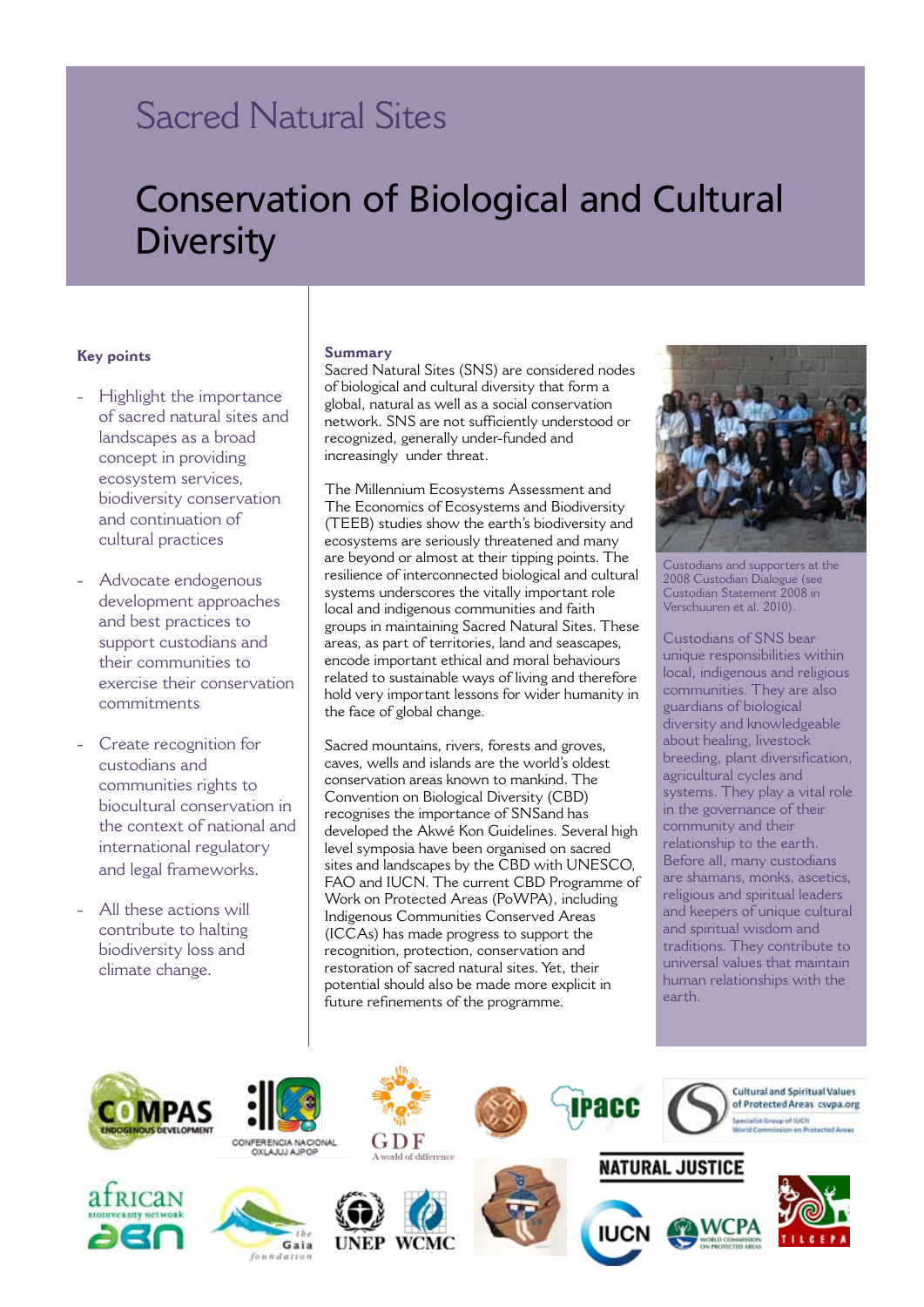### Issues Paper

#### **SNS, a global conservation network**  Today a network of undetermined

magnitude and importance in terms of biocultural diversity spans the globe: a network of nodes of sacred natural sites (SNS). These sites are found in every country, also in Europe and USA, though some are more acknowledged than others. Although overlap exists, SNS make a significant contribution to extending the global conservation network. Approximately 80 % of the world biodiversity and 95% of the world's cultural diversity is found on indigenous lands that constitute 20% of the earths' surface (7% of which is legally owned by indigenous peoples, but not necessarily included nor recognised in conservation designations (Sobrevila 2008 ; UN Secretariat of the Permanent Forum on Indigenous Issues 2009). An additional 7% of the earth's surface is governed by mainstream religion's organisations to which over 80% of the earth's populations is known to adhere (O'Brien & Palmer, 2007). Protected areas cover around 12%, and according to some estimates Indigenous and Community Conserved Areas possibly would add up to an approximate 20% (Chape et al., 2008). As these designations may overlap, SNS networks exist throughout and beyond these designations and serve as a vehicle for nature conservation (Montserrat Statement, in Mallarach & Papayannis, ed. 2007).

#### **Biodiversity benefits of SNS**

SNS have drawn attention from the conservation movement as reservoirs of biodiversity(Dudley et al 2005; 2010). They provide for the protection of biodiversity but also for continuation of cultural practices and as such provide many unique conservation benefits:

- SNS in indigenous societies have especially trained custodians who are responsible for the guardianship of the sites and related customs and practices (Custodian statement, 2008 in Verschuuren et al. 2010).
- SNS protect a wide variety of habitats (including coasts, agricultural landscapes, forests, mountains etc.) in all continents, but Antarctica (Dudley et al.

#### **Policy recommendation to the CBD**

Sacred natural sites have to be fully integrated in the CBD Programme of Work on Protected Areas through the following strategies:

- Recognise and support custodians' and communities' contributions to conserving biological diversity,
- Strengthen protective measures and application of the precautionary principle and Free and Prior informed Consent (FPIC),
- Dialogue with and give support to the custodians of SNS from the indigenous and faith communities to develop protective cross-sectoral policies and legislation that properly recognises the values and customs which their SNS and landscapes embody,
- Best practice management and policy guidance based on sound knowledge of custodians and communities, with support from policy makers, conservation experts, lawyers and academics,
- Create spaces for of policy dialogue, from the local to the international level, about protection, management and reconciling sacred and other values of SNS,
- Recognise SNS as being suitable indicators of biocultural diversity and traditional knowledge from custodians under article 8j, 10c and in the ABS negotiations where appropriate,
- Improved understanding of and support for indigenous and local community-led endogenous and academic action research to demonstrate the biological and cultural diversity values of SNS, their resilience mechanisms, their governance structure and how they can adapt to ecological and socioeconomic changes,
- Develop guidelines for researching, documenting and inventorying SNS that respect fundamental rights of indigenous peoples and religious freedom.
- Promote public awareness of the unique contribution of SNS to human culture and biodiversity conservation,
- Support the creation of a cultural appropriate Fund for SNS and develop solutions for sustainable finance.

#### 2005).

- SNS occur in all IUCN categories of protected areas (Verschuuren et al., 2007).
- Sacred groves provide biodiversity benefits to many local communities and indigenous peoples in the face of climate
- SNS provide powerful incentives for mutual respect and conservation (Aanaar/Inari Statement, Mallarach et al., in press).

#### **Threats to SNS** Globally, SNS are increasingly under

Recognizing SNS and territories as valuable to biodiversity conservation could support custodians efforts to reduce loss of culture and nature.

change (Wild et al. in press). Many local and indigenous communities understand SNS and landscapes to be interdependent networks or systems, which maintain the resilience and integrity of the sacred territories in which they are embedded (Custodian Statement, 2008 in Verschuuren et al 2010; Dobson and Mamyev 2010,). but Antarctica (Dudley et al. and Mamyev 2010,). tourism, industrial forestry,<br> **02** 

pressure from intensifying contemporary development activities and social change (Schomaker et al 2008), in particular materialism and secularisation. Although to indigenous people and mainstream religions the whole earth is sacred, the SNS networks are especially sensitive (Barcelona dialogues statement, 2008). Examples of threats are: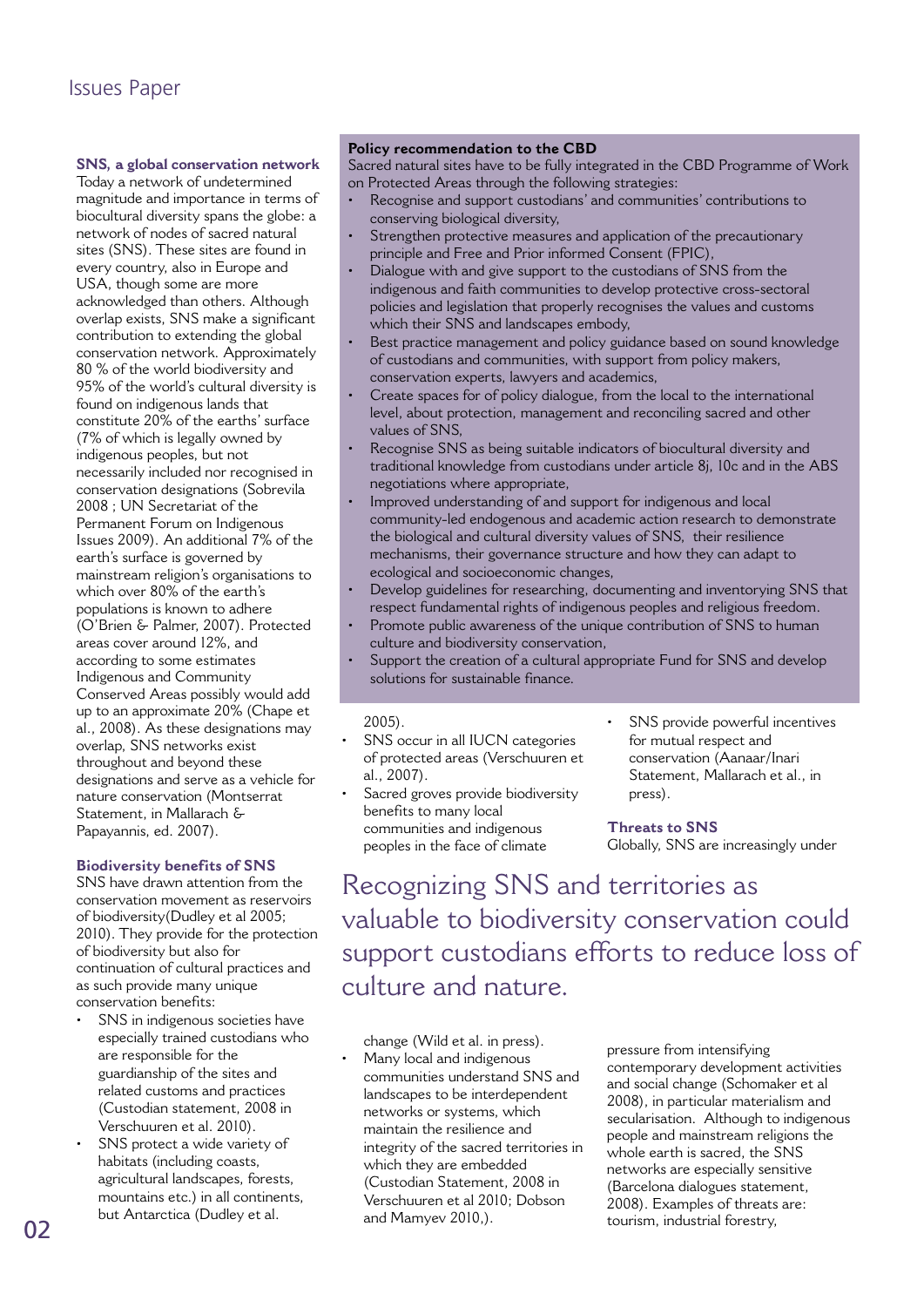infrastructure development, extractive and energy industries, large scale agriculture, industrialisation, urbanisation, inappropriate archaeological research, inappropriate representation by national museums, cultural and religious subordination, neoliberal market approaches. Many SNS are hotspots of biocultural diversity (Verschuuren et al, 2010b). As most threats to SNS affect both cultural and biological values (Persic and Martin, 2008), they weaken the resilience and interconnectedness of humans with nature.

#### **Legal recognition**

In many cases, there is a clear lack of support for communities and custodians to exercise their traditional cultural, spiritual and religious responsibilities that they are entitled to



Gagxanul Volcano (3772m), named Santa María in the Spanish language, is an active volcano in the Western Highlands of Guatemala, close to the city of Quetzaltenango. A large area of the mountain is heavily forested with cloud forest and has been declared a protected area. This has helped to secure the cultural and spiritual use of this sacred natural site which contains a pilgrimage from the surrounding villages through the forests onto the mountain's summit.

#### **Best practice guidelines and precedent**

Conservationists, academics and lawyers should work with faith communities indigenous and local peoples to conduct appropriate and culturally sensitive forms of research and respectful, reciprocal intercultural work to support other cultures and faith groups to help conserve their SNS and landscapes. Examples of guidelines developed so far include guidance for conservation managers, planners and decision makers on SNS and landscapes has been developed in the international arena:

- **CBD: Akwé: Kon Voluntary Guidelines** for the Conduct of Cultural, Environmental and Social Impact Assessment Regarding Developments Proposed to Take Place on, or which are Likely to Impact on, Sacred Sites and on Lands and Waters Traditionally Occupied or Used by Indigenous and Local Communities.
- **IUCN/UNESCO: Best Practice Guidelines** No.16 "Sacred natural Sites, Guidelines for Protected Area Managers" (Wild and McLeod, 2008).
- **The Delos Initiative:** Focusing on guidance for SNS in technologically developed countries, has published various proceedings and statements containing lessons learned from the initiatives work (Mallarach & Papayannis, eds. 2007;a Papayannis & Mallarach, eds. 2009).
- **Sacred Natural Sites; Conserving Nature and Culture** (Verschuuren et al, 2010). The research for the book also informs this Issues Paper and contains a detailed action plan for work on SNS it also includes a Custodians statement.
- The Custodians Statement is issued by custodians of SNS from four continents who participated in a dialogue organised by IUCN CSVPA. The statement voices issues of importance to safeguarding SNS (Custodian statement 2008 in Verschuuren et al 2010,).
- **UNEP-WCMC's ICCA Registry** can include SNS in order to ensure their appropriate recognition by policy makers and conservation planners. Custodians and communities choose, if, and the degree to which their information is made available to the database and to the public.
- **CBD's Code of Ethical Conduct** to ensure respect for the cultural and intellectual heritage of indigenous and local communities relevant to the conservation and sustainable use of biological diversity (under consideration by the CBD in 2010).
- **Community Protocols,** when part of an endogenous process in which communities outline their aspirations for well-being are labelled Biocultural Community Protocols (Jonas & Bavikatte 2010), to facilitate an interface between their traditional ways of life, their rights and external entities such as private companies and governments (under consideration by the CBD in 2010).

rights under national and international law. Free and Prior Informed Consent, the right to self determination, right of religious freedom and of confidentiality of sacred sites and related knowledge, would be key concepts to such support and it is therefore essential that they be implemented and further championed by the CBD.

#### **Challenges in documentation and registration**

Most SNS are guarded by their custodians who determine the code of conduct for these places. Indigenous custodians often receive such teachings from their ancestral traditions, which are born of their territories. Religious custodians derive conduct from their spiritual teachings but are often also institutionalised and hence closely related to formal governance structures. Whilst respecting secrecy and protocol, local custodians and their (religious) communities can assist with documentation of their SNS but for any such development, Free and Prior Informed Consent (FPIC) should be exercised, respecting the rights of self determination, religious freedom and cultural continuity including the right to refuse action.

Central documentation of SNS in local, national or global databases or registries could aid to their protection and management if they help to empower their custodians and communities and the process is clearly agreed by them in order not to undermine their knowledge, rights and practices. There is a need to create 03